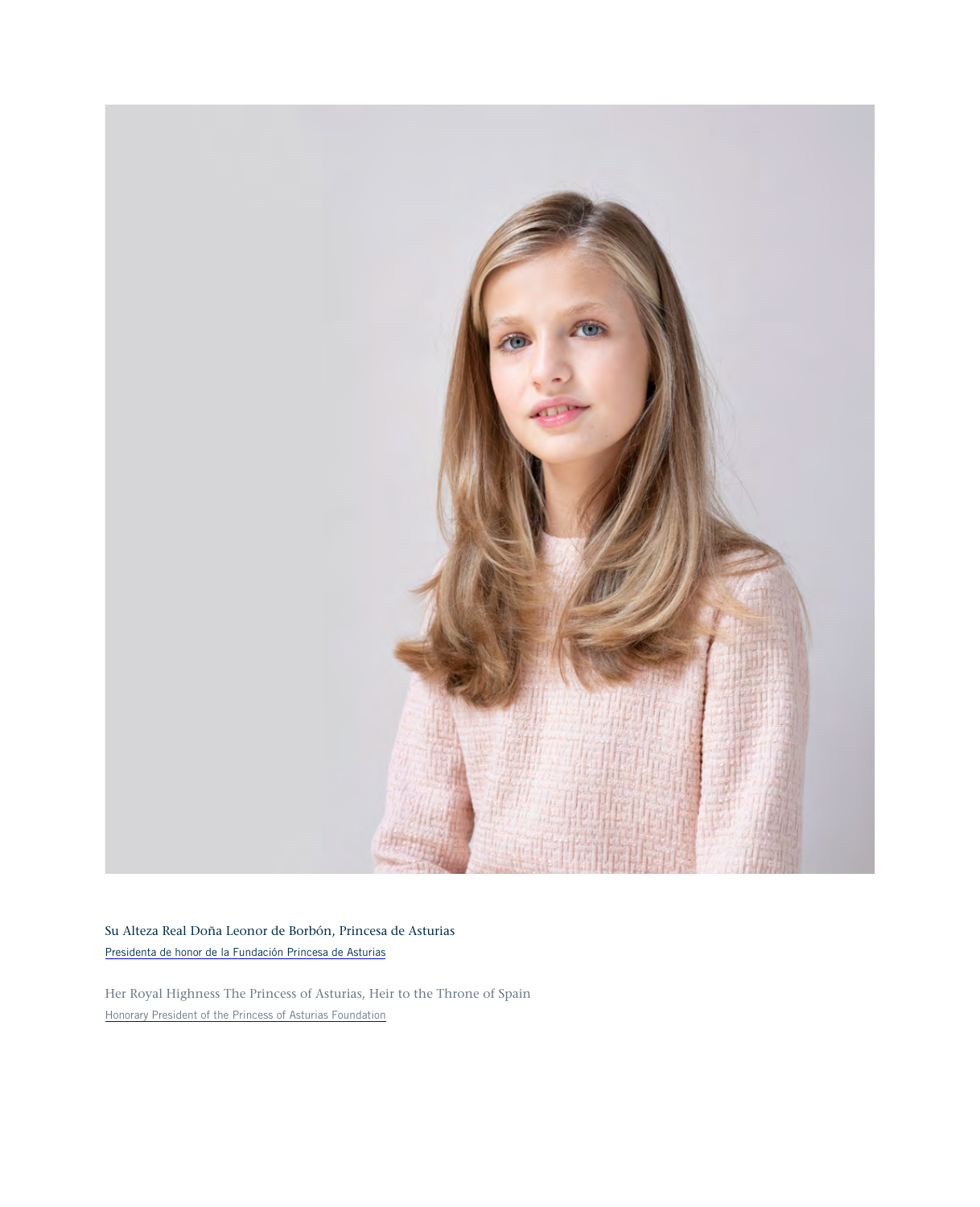Su Majestad el Rey Don Felipe VI ha sido presidente de honor de la Fundación desde su constitución en 1980. Tras su proclamación como Rey de España el 19 de junio de 2014, Su Alteza Real Doña Leonor de Borbón y Ortiz, Princesa de Asturias, ostenta la presidencia de honor de esta institución, que convoca anualmente los Premios Princesa de Asturias.

HM King Felipe VI was Honorary President of the Foundation since it was established in 1980 until his proclamation as King of Spain on 19th June 2014, following which HRH Leonor de Borbón y Ortiz, Princess of Asturias, became the Honorary President of this institution which annually convenes the Princess of Asturias Awards.